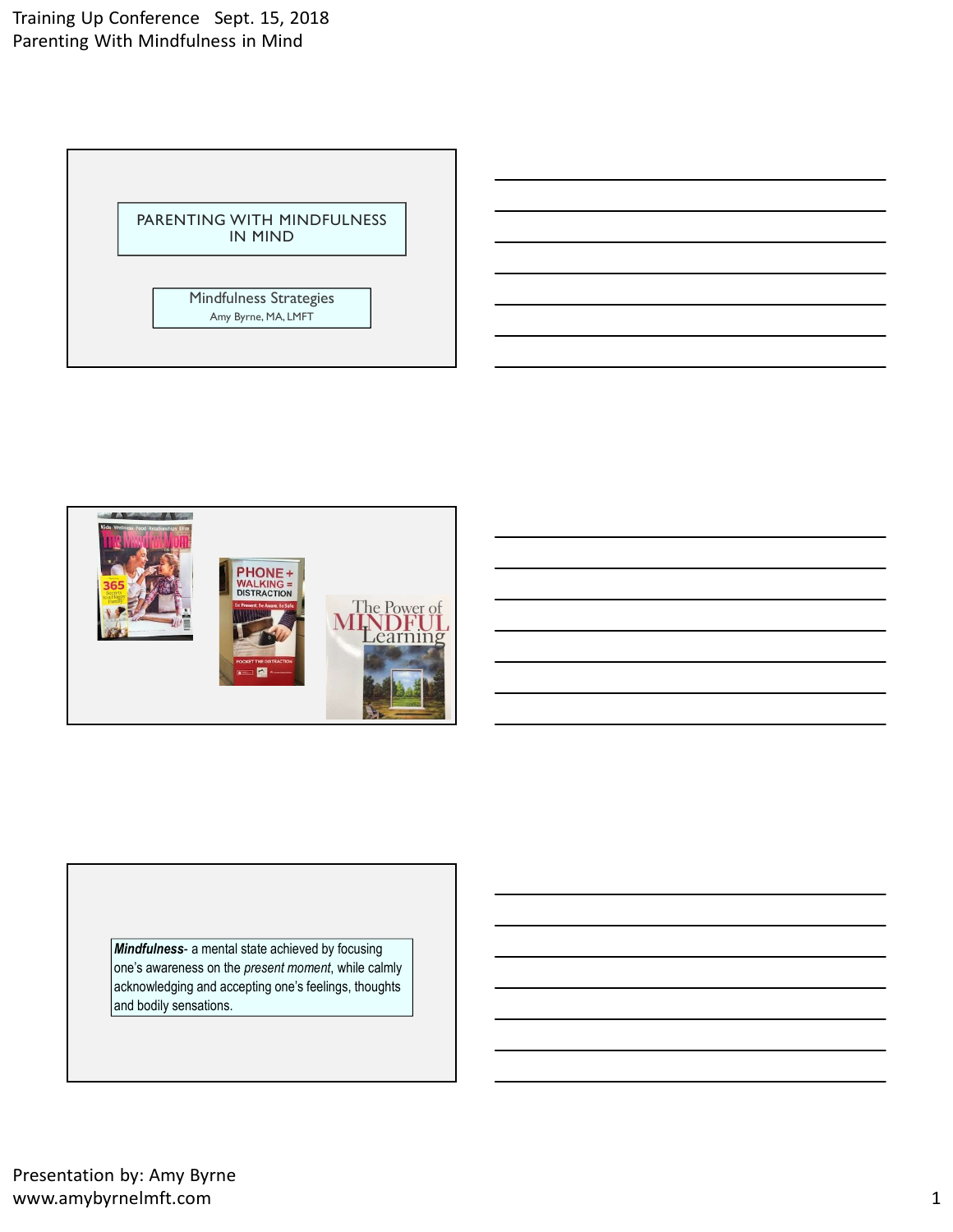# Training Up Conference Sept. 15, 2018 Parenting With Mindfulness in Mind For Windfullness in Mind<br>
th Mindfullness in Mind<br>
Tor Wink Tis Gonk With November over the Source of the AMARE<br>
The Source of Wink Tis Gonk Within OURISELVES IN THE<br>
- Asking what emotions an I feeling right now? (lanking

MINDFULNESS CHALLENGES US TO BE AWARE<br>OF WHAT IS GOING ON WITHIN OURSELVES IN THE **AND THE SERVICE OF A DIST**<br>PRESENT MOMENT.

- Asking what emotions am I feeling right now? (anxious, sad, confused, frustrated, angry, or any other emotions in between )
- pleasure, peaceful, etc.)
- Where are my thoughts right now? (in the present or somewhere else?)
- Is the way I feel related to old hurts or past pain undealt with?

MINDFULNESS ALSO CHALLENGES US WITH BEING AWARE OF THE INTERACTIONS YOU ARE HAVING WITH OTHERS, LISTENING AND BEING ATTUNED TO HOW THE OTHER PERSON IS FEELING. visite yield a moldon son lifeling right now? (leads)<br>
visited and the right now? (leads) hundred in the choices out our ability to make choices out our follows are able right now? (leads that understanding.)<br>
The way if l

• Asking ourselves these questions leads to awareness.





Presentation by: Amy Byrne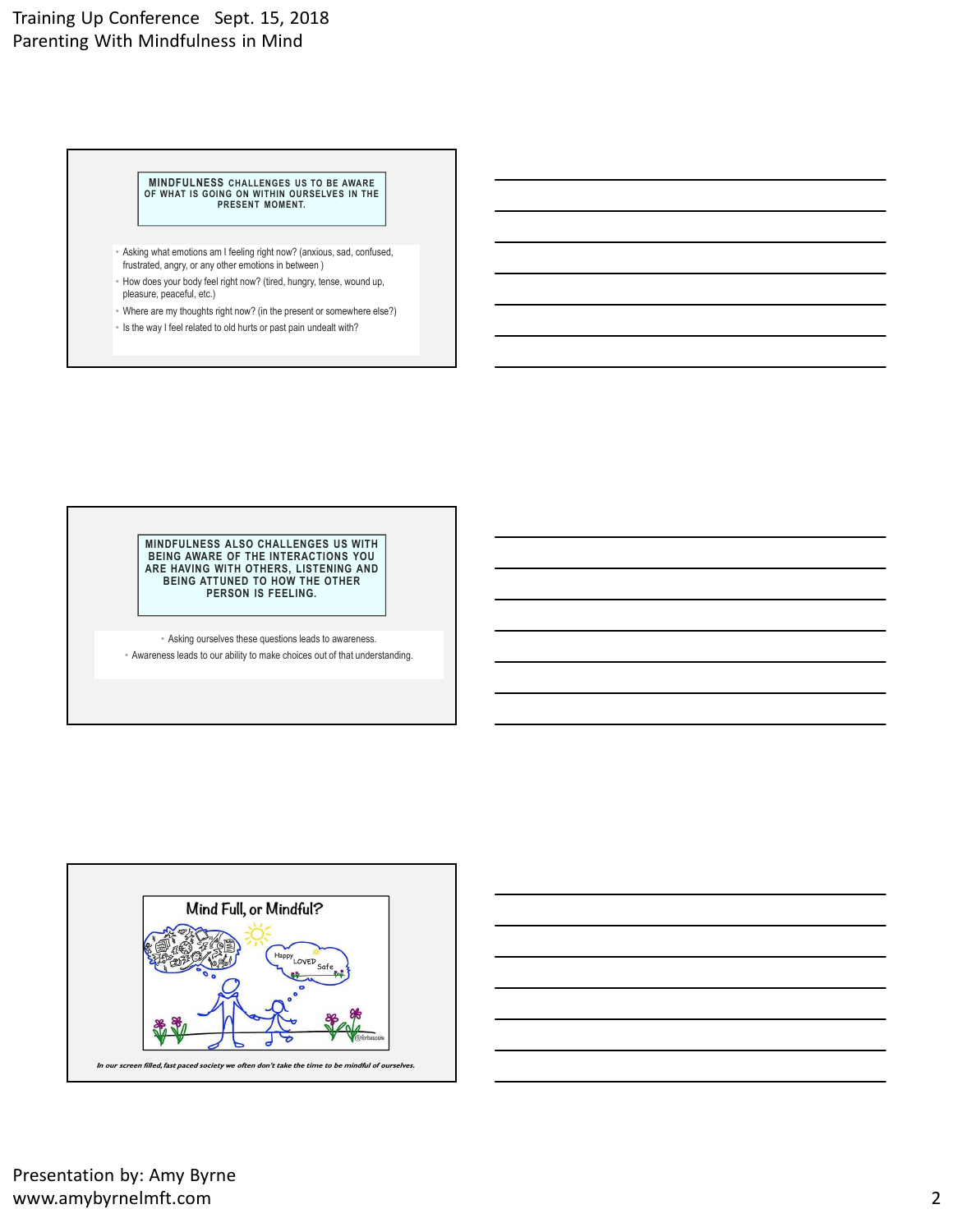# Training Up Conference Sept. 15, 2018 Parenting With Mindfulness in Mind expecticing Mindfulness in Mind<br>
h Mindfulness in Mind<br>
Fracticing Mindfulness....<br>
• Takes being intentional & houghtful.<br>
• It is a must with parenting kids from hard places.<br>
• It is a must with parenting kids from hard

# Practicing Mindfulness….

- 
- 

# PRACTICAL WAY TO BRING MINDFULNESS INTO PARENTING



So Precious-Eye Contact

- about something. I Don't Agree But I Love You-<br>
Source You Constant C Hop books to a child with a project with a child with a child with a child with a children compassion of the project with it. • Constant C Hop books and you may disagre
- 

# PRACTICAL WAY TO BRING MINDFULNESS INTO PARENTING

- 
-